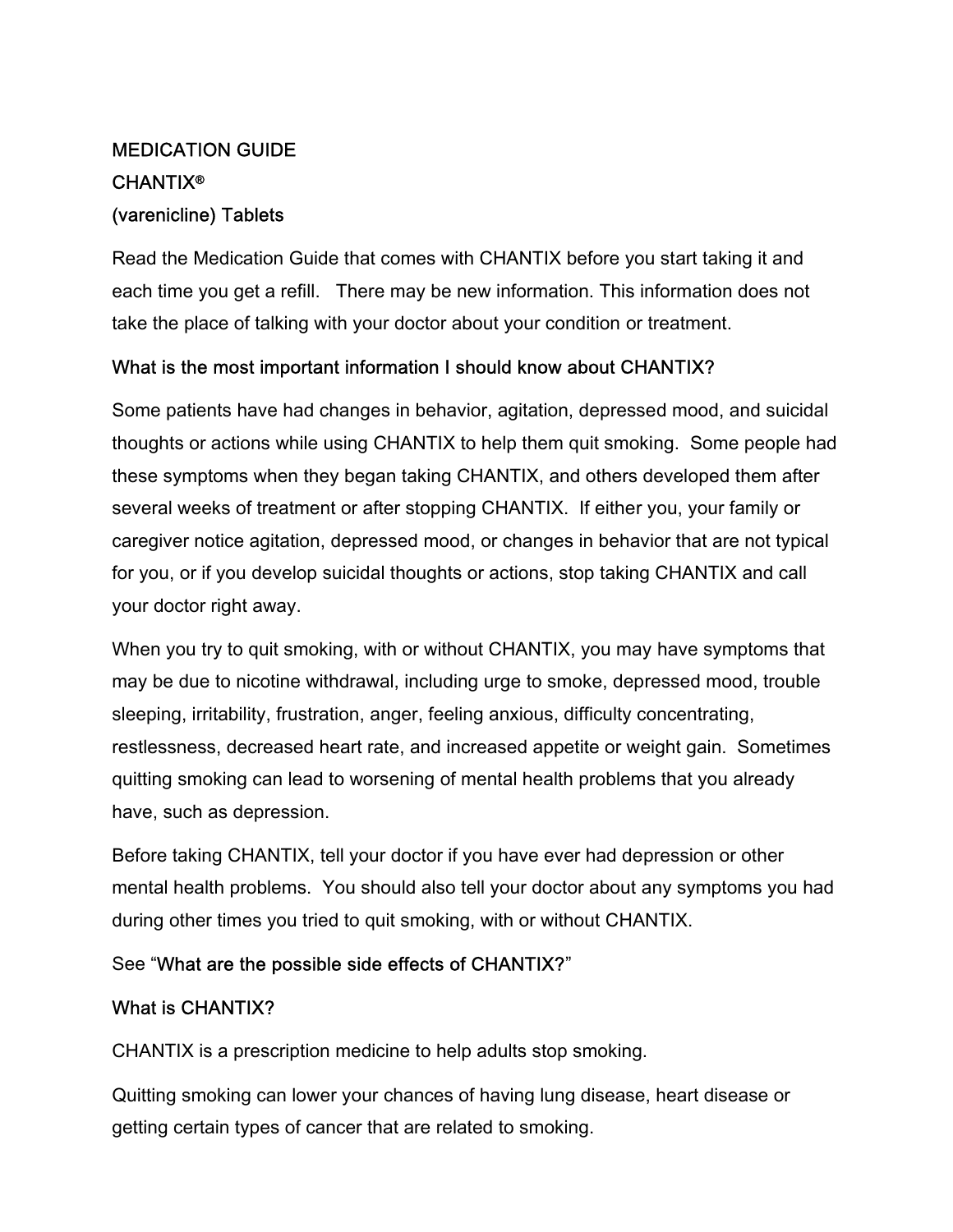CHANTIX is not recommended for children under 18 years of age.

CHANTIX has not been studied along with other treatments for stopping smoking.

## What should I tell my doctor before taking CHANTIX?

Tell your doctor about all of your medical conditions including if you:

- have ever had depression or other mental health problems. See "What is the most important information I should know about CHANTIX?"
- have kidney problems or get kidney dialysis. Your doctor may prescribe a lower dose of CHANTIX for you.
- have any allergies. See the end of this Medication Guide for a complete list of ingredients in CHANTIX.
- are pregnant or plan to become pregnant. CHANTIX has not been studied in pregnant women. It is not known if CHANTIX will harm your unborn baby. It is best to stop smoking before you get pregnant.
- are breastfeeding. Although it was not studied in humans, CHANTIX may pass into breast milk. You and your doctor should talk about the best way to feed your baby if you take CHANTIX.

Tell your doctor about all your other medicines including prescription and nonprescription medicines, vitamins and herbal supplements. Especially, tell your doctor if you take:

- insulin
- asthma medicines
- blood thinners.

## When you stop smoking, there may be a change in how these and other medicines work for you.

You should not use CHANTIX while using other treatments to quit smoking. Tell your doctor if you use other treatments to quit smoking.

Know the medicines you take. Keep a list of them with you to show your doctor and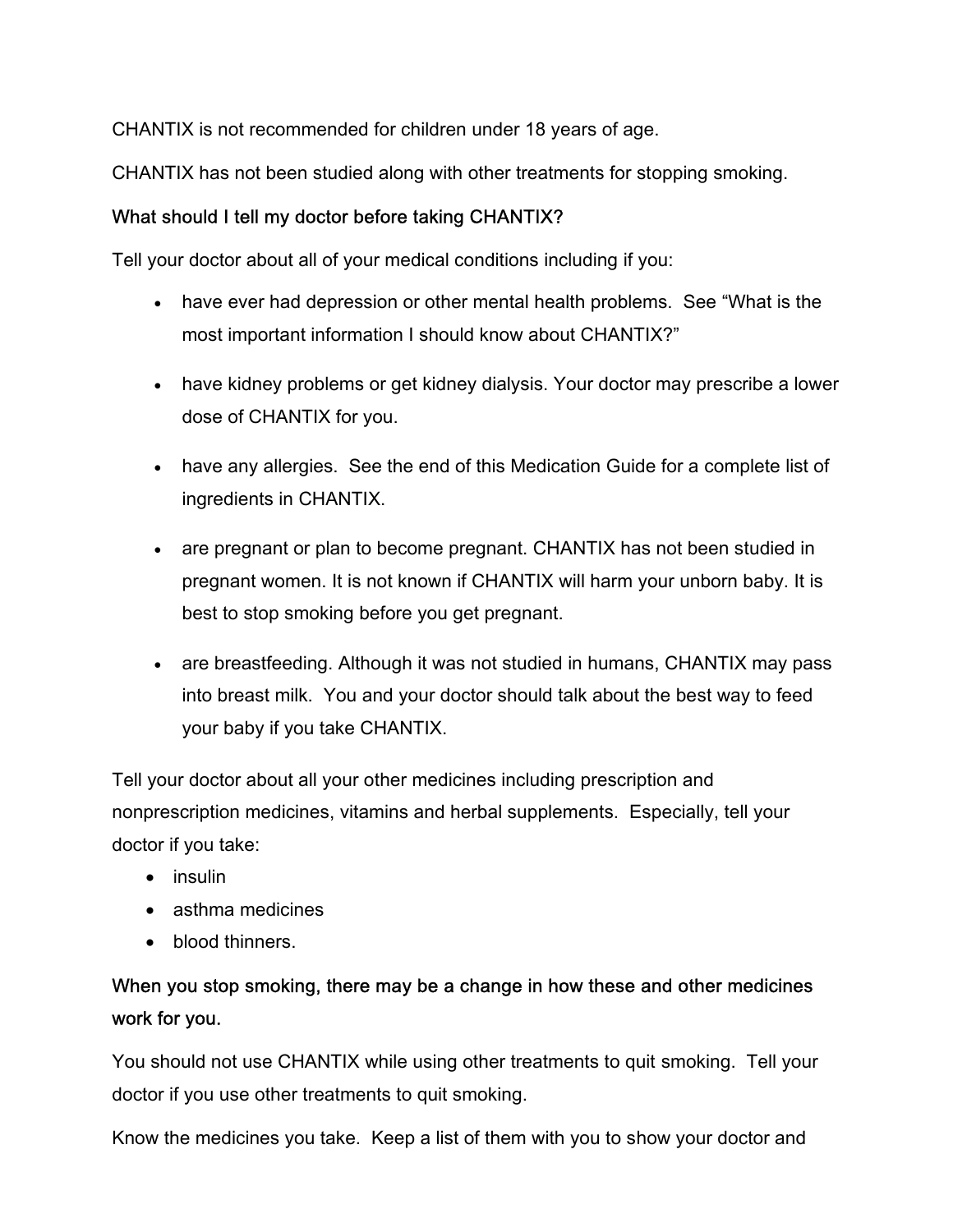pharmacist when you get a new medicine.

## How should I take CHANTIX?

- **Take CHANTIX exactly as prescribed by your doctor.** 
	- 1. Choose a quit date when you will stop smoking.
	- 2. Start taking CHANTIX 1 week (7 days) before your quit date. This lets CHANTIX build up in your body. You can keep smoking during this time. Make sure that you try and stop smoking on your quit date. If you slip-up and smoke, try again. Some people need to take CHANTIX for a few weeks for CHANTIX to work best.
	- 3. Take CHANTIX after eating and with a full glass (8 ounces) of water.
	- 4. Most people will take CHANTIX for up to 12 weeks. If you have completely quit smoking by 12 weeks, your doctor may prescribe CHANTIX for another 12 weeks to help you stay cigarette-free.
- CHANTIX comes as a white tablet (0.5 mg) and a blue tablet (1 mg). You start with the white tablet and then usually go to the blue tablet. See the chart below for dosing instructions.

| Day 1 to Day 3            | White tablet (0.5 mg)<br>• Take 1 tablet each day                     |
|---------------------------|-----------------------------------------------------------------------|
| Day 4 to Day 7            | White tablet (0.5 mg)<br>• Take 1 in the morning and 1 in the evening |
| Day 8 to end of treatment | Blue tablet (1 mg)<br>• Take 1 in the morning and 1 in the evening    |

- This dosing schedule may not be right for everyone. Talk to your doctor if you are having side effects such as nausea, strange dreams, or sleep problems. Your doctor may want to reduce your dose.
- If you miss a dose of CHANTIX, take it as soon as you remember. If it is close to the time for your next dose, wait. Just take your next dose at your regular dose.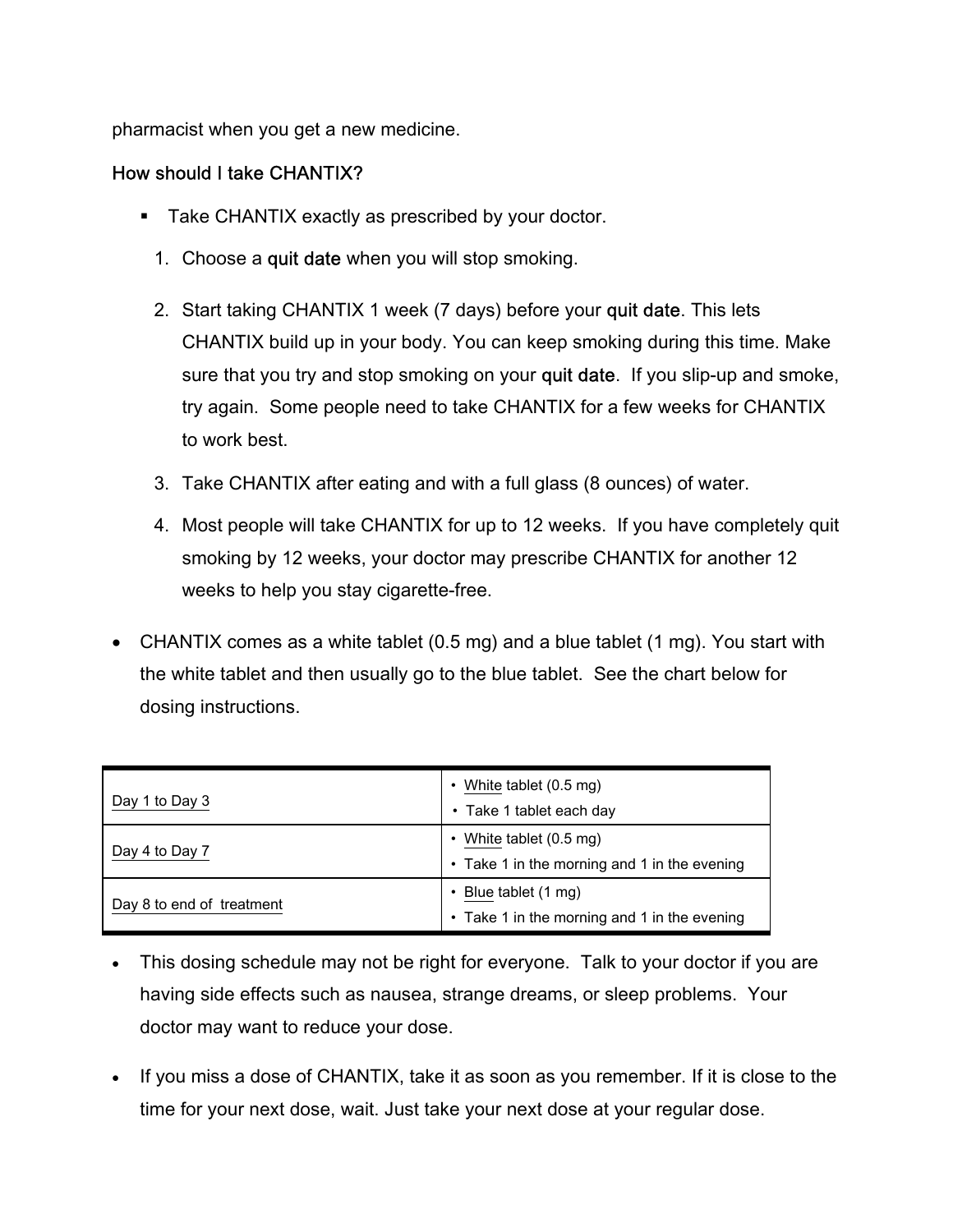## What should I avoid while taking CHANTIX?

Use caution driving or operating machinery until you know how quitting smoking with CHANTIX may affect you.

## What are the possible side effects of CHANTIX?

- **Some patients have had new or worse mental health problems.** See "What is the most important information I should know about CHANTIX?"
- The most common side effects of CHANTIX include:
	- nausea
	- sleep problems (trouble sleeping or vivid, unusual, or strange dreams)
	- constipation
	- gas
	- vomiting

Tell your doctor about side effects that bother you or that do not go away.

These are not all the side effects of CHANTIX. Ask your doctor or pharmacist for more information.

Call your doctor for medical advice about side effects. You may report side effects to FDA at 1-800-FDA-1088.

## How should I store CHANTIX?

- Store CHANTIX at room temperature, 59 to 86°F (15 to 30°C).
- Safely dispose of CHANTIX that is out of date or no longer needed.
- Keep CHANTIX and all medicines out of the reach of children.

## General information about CHANTIX

Medicines are sometimes prescribed for purposes other than those listed in a Medication Guide. Do not use CHANTIX for a condition for which it was not prescribed.